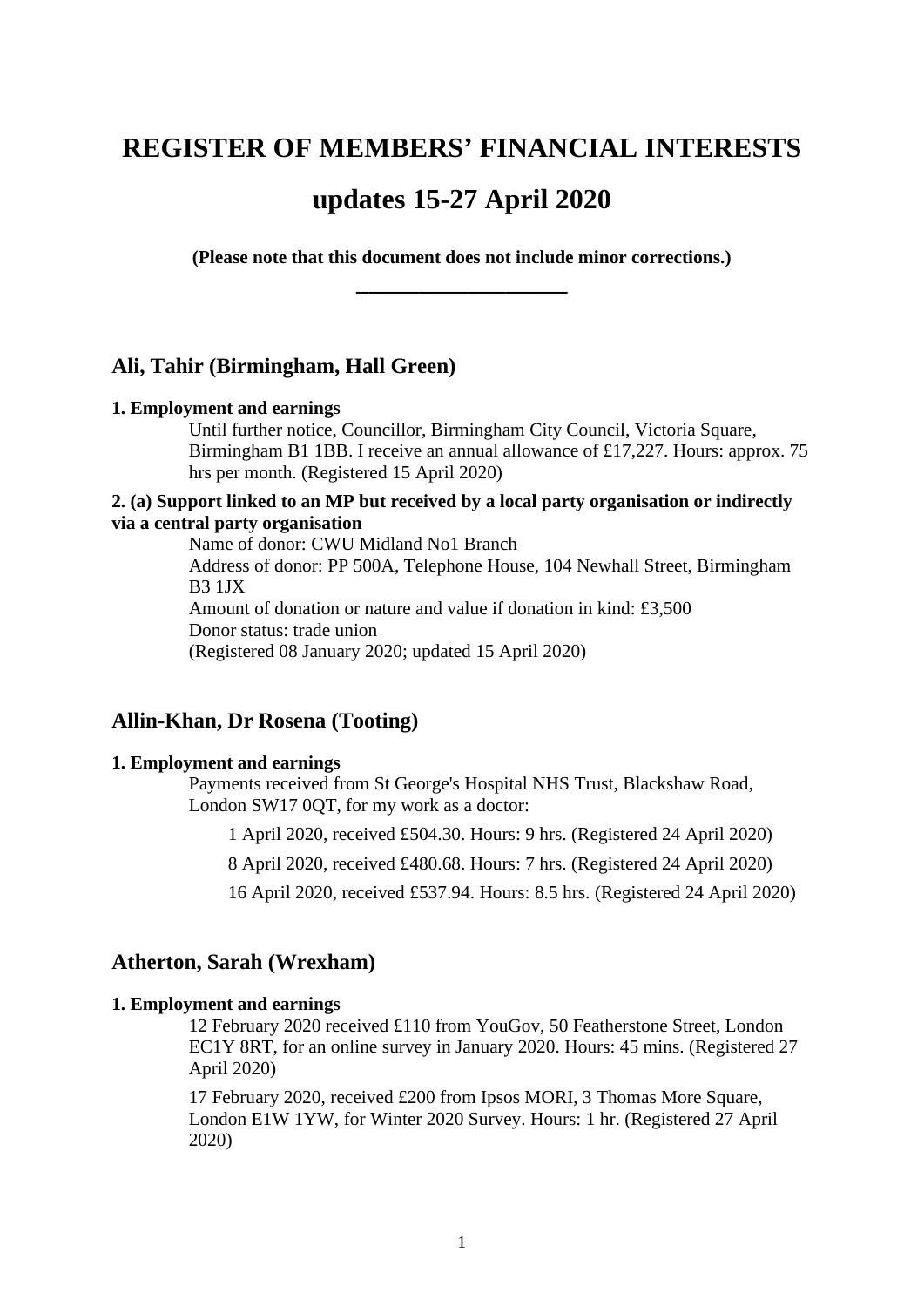# **Bone, Mr Peter (Wellingborough)**

#### **1. Employment and earnings**

Fees for completing surveys for YouGov, 50 Featherstone Street, London EC1Y 8RT:

Received £50 on 23 April 2020 for a survey completed on 14 March 2020. Hours: 30 mins. (Registered 23 April 2020)

Received £100 on 23 April 2020 for a survey completed on 7 March 2020. Hours: 30 mins. (Registered 23 April 2020)

Received £100 on 23 April 2020 for a survey completed on 20 February 2020. Hours: 30 mins. (Registered 23 April 2020)

### **Brabin, Tracy (Batley and Spen)**

#### **1. Employment and earnings**

Payments from YouGov, 50 Featherstone St, London EC1Y 8RT, for opinion surveys. All fees paid direct to charity:

5 February 2020, payment of £50. Hours: 30 mins. (Registered 27 April 2020)

18 March 2020, payment of £100. Hours: 30 mins. (Registered 27 April 2020)

7 April 2020, payment of £100. Hours: 30 mins. (Registered 27 April 2020)

24 April 2020, payment of £60. Hours: 30 mins. (Registered 27 April 2020)

28 February 2020, payment of £200 from Ipsos MORI, 3 Thomas More St, London E1W 1YW, for a research interview. Hours: approx. 1 hr. Fee paid direct to charity. (Registered 27 April 2020)

### **2. (b) Any other support not included in Category 2(a)**

Name of donor: BM Creative Management Ltd Address of donor: 4th Floor, York House, 23 Kingsway, London WC2B 6UJ Amount of donation or nature and value if donation in kind: Ad Hoc consultancy/research services to be provided over the period 9 March to 10 April 2020. Total Value £7,500 Date received: 9 March - 10 April 2020 Date accepted: 9 March 2020 Donor status: company, registration 05635995 (Registered 27 April 2020)

### **3. Gifts, benefits and hospitality from UK sources**

Name of donor: Channel Four Productions Address of donor: Channel Four, 124 Horseferry Road, London SW1P 2TX Amount of donation or nature and value if donation in kind: Guest of Channel 4 at the Bafta's, accompanied by a family member, total value £2,268 Date received: 2 February 2020 Date accepted: 2 February 2020 Donor status: company, registration 01533774 (Registered 27 April 2020)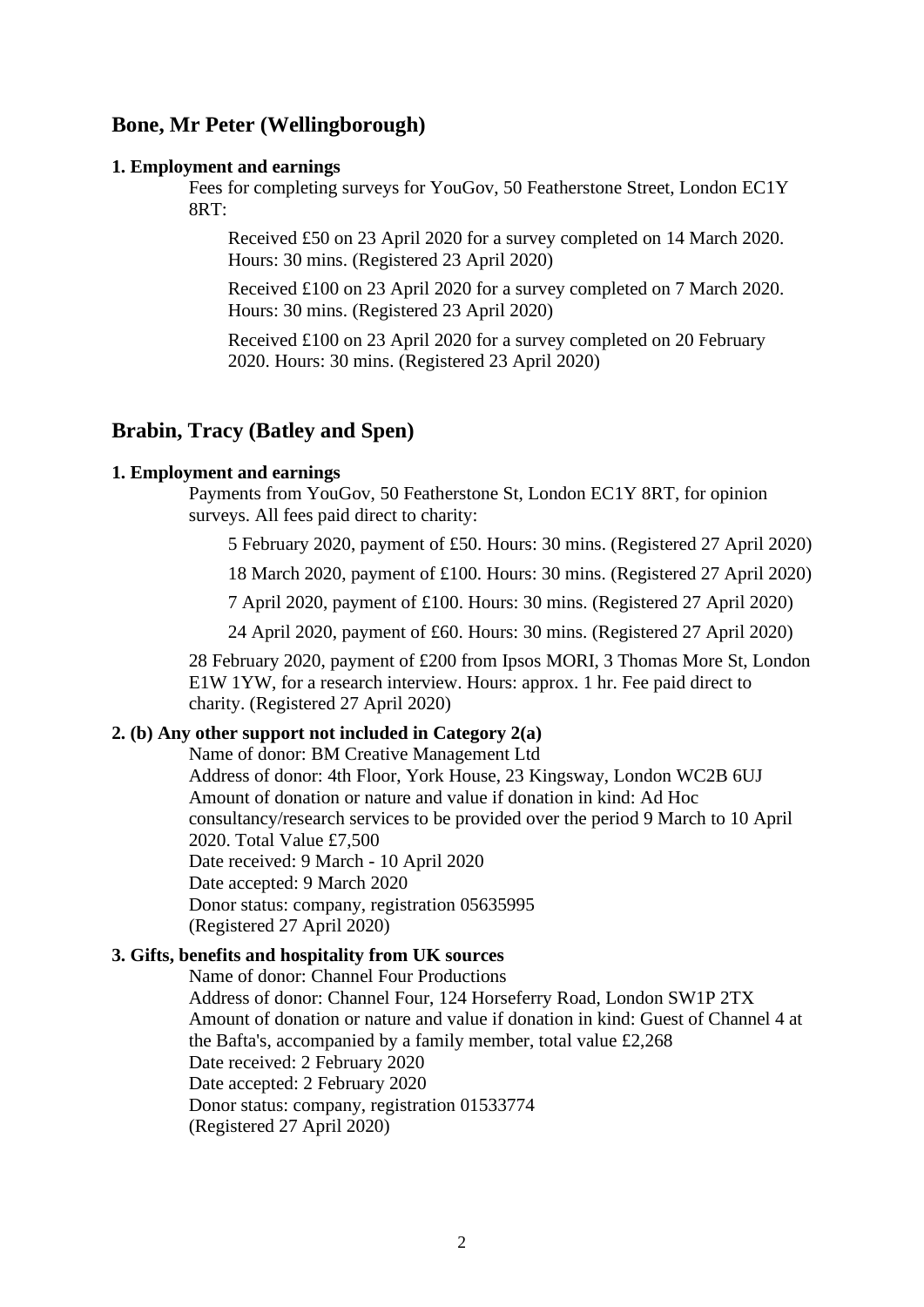# **Brine, Steve (Winchester)**

#### **1. Employment and earnings**

Payments from YouGov, 50 Featherstone Street, London EC1Y 8RT, for surveys:

9 January 2020, received £80. Hours: 40 mins. (Registered 17 April 2020)

9 January 2020, received £30. Hours: 20 mins. (Registered 17 April 2020)

8 March 2020, received £100. Hours: 30 mins. (Registered 17 April 2020)

20 March 2020, received £100. Hours: 30 mins. (Registered 17 April 2020)

### **Buckland, Robert (South Swindon)**

#### **8. Miscellaneous**

Non-practising barrister, unregistered since 1 April 2020. No fee-paying work done since June 2010. (Updated 05 January 2015 and 20 April 2020)

### **Butler, Rob (Aylesbury)**

#### **1. Employment and earnings**

From March 2018 until 31 March 2022, I provide media training via Butler Corporate Communications and Media Ltd to Camelot UK Lotteries Ltd, Tolpits Lane, Watford WD18 9RN. From April 2020, I expect to receive fees of £5,720 a month in return for an expected commitment of up to 14 hrs a month. (Registered 11 January 2020 and updated 23 April 2020)

### **Cates, Miriam (Penistone and Stocksbridge)**

#### **8. Miscellaneous**

Until 31 March 2020, Redemption Media Ltd (software development; business to business). From 1 April 2020, this holding is below the registrable threshold. (Registered 07 January 2020; updated 27 April 2020)

### **Cooper, Yvette (Normanton, Pontefract and Castleford)**

#### **2. (b) Any other support not included in Category 2(a)**

Name of donor: MPM Connect Ltd Address of donor: Grenville House, 4 Grenville Avenue, Broxbourne EN10 7DH Amount of donation or nature and value if donation in kind: £15,847 to support my offices and campaigning work Date received: 26 March 2020 Date accepted: 26 March 2020 Donor status: company, registration 7213374 (Registered 22 April 2020)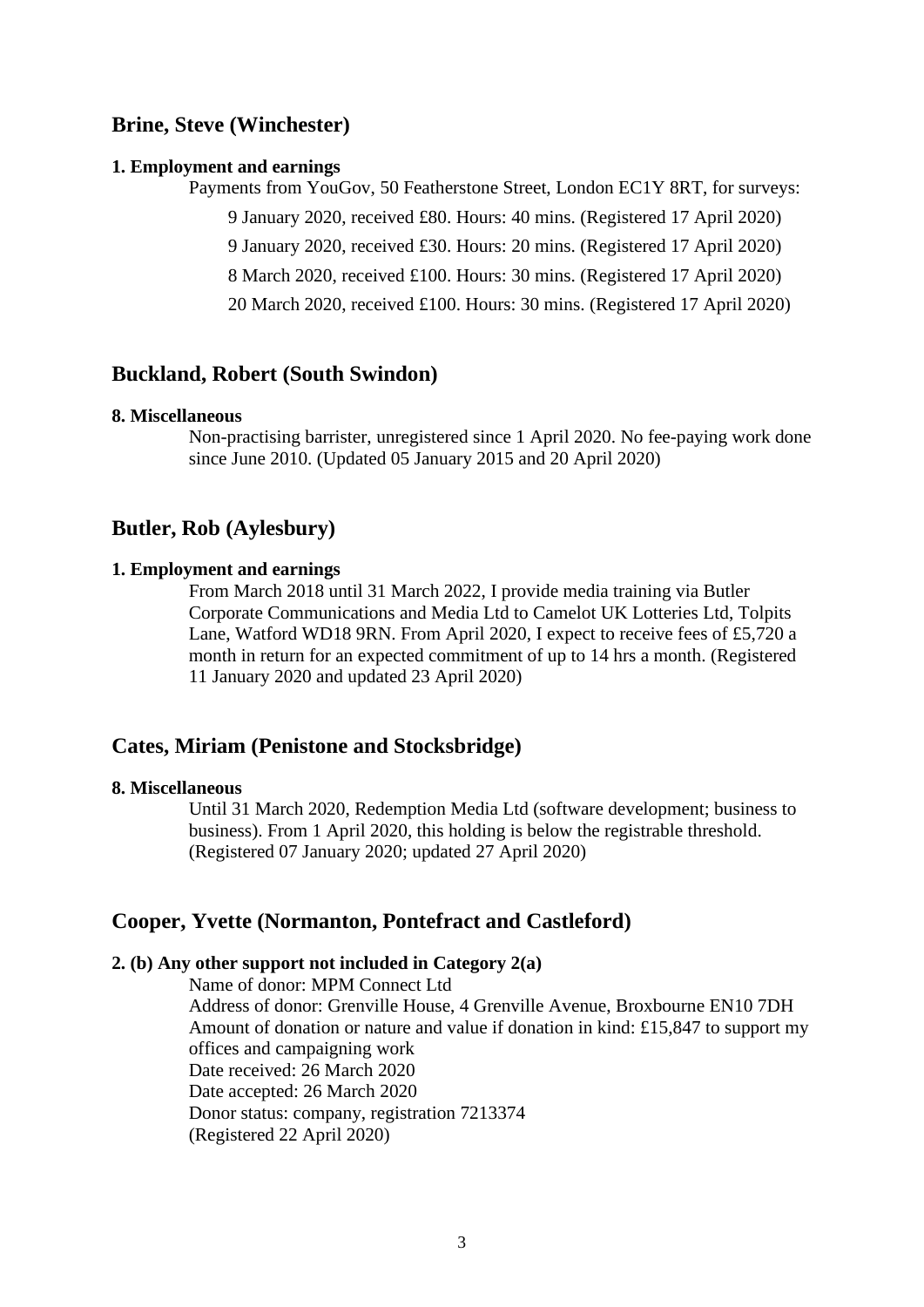# **Davies, Dr James (Vale of Clwyd)**

#### **1. Employment and earnings**

Payments from Betsi Cadwaladr University Health Board, for NHS GP work at Panton Surgery Halkyn Rd, Holywell CH8 7TZ:

23 March 2020, received £600. Hours: 8 hrs. (Registered 16 April 2020)

Payments from Cheshire and Wirral Partnership NHS Foundation Trust, Liverpool Road, Chester CH2 1BQ, for out of hours NHS GP work at Ellesmere Port Hospital, 114 Chester Road, Ellesmere Port CH65 6SG:

26 March 2020, received £680. Hours: 8 hrs. (Registered 16 April 2020)

# **Davies-Jones, Alex (Pontypridd)**

#### **1. Employment and earnings**

Payments from YouGov, 50 Featherstone Street, London EC1Y 8RT, for opinion surveys:

23 April 2020, payment of £100. Hours: 30 mins. Fee donated to local constituency party. (Registered 27 April 2020)

### **Fletcher, Mark (Bolsover)**

#### **1. Employment and earnings**

16 April 2020, payment of £200 from Ipsos MORI, 3 Thomas More Square, London E1W 1YW, for an opinion survey. Hours: 1 hr. Fee donated to charity. (Registered 17 April 2020)

## **Ford, Vicky (Chelmsford)**

#### **3. Gifts, benefits and hospitality from UK sources**

Name of donor: British Phonographic Industry (BPI) Address of donor: 2nd Floor Riverside Building, County Hall, Westminster Bridge Road, London SE1 7JA Amount of donation or nature and value if donation in kind: Ticket to the Brits Awards, value £940 Date received: 18 February 2020 Date accepted: 18 February 2020 Donor status: company, registration 01132389 (Registered 15 April 2020)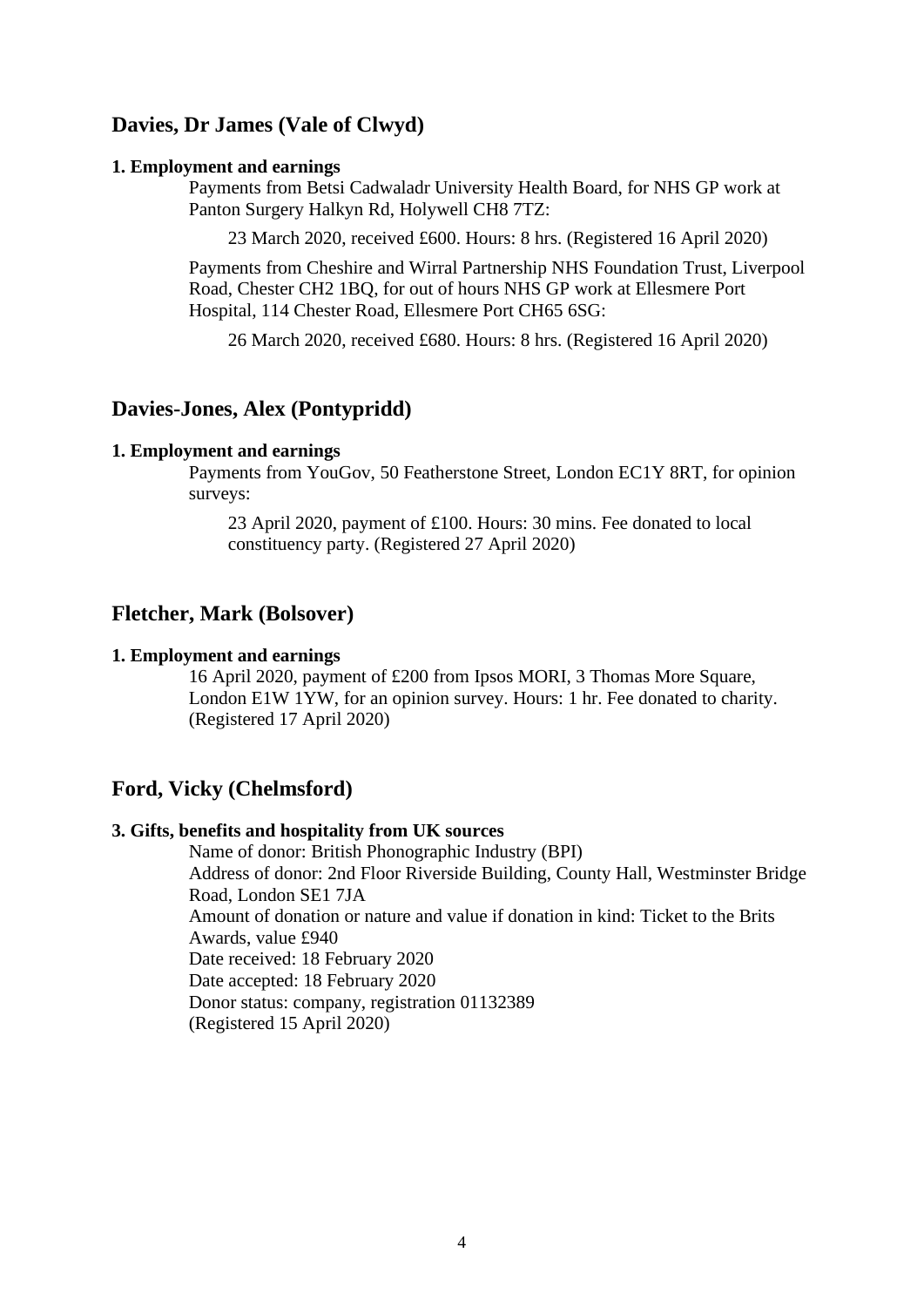# **Fuller, Richard (North East Bedfordshire)**

#### **1. Employment and earnings**

Until further notice, Chairman of OpSec Security, brand protection. Address: 40 Phoenix Road, Washington, NE38 0AD. I receive £25,000 a year, paid monthly, for an expected commitment of 2 hrs a month. From 1 April 2020, payments have been suspended until further notice. (Registered 09 January 2020; updated 27 April 2020)

Until further notice, Director of Eviivo Ltd (software), of 154 Pentonville Rd, London N1 9JE. I receive £15,000 a year, paid monthly, for an expected commitment of 2 hrs a month. From 1 April 2020, payments have been suspended until further notice. (Registered 09 January 2020; updated 27 April 2020)

Until further notice, a director of Impero Solutions Ltd, Oak House, Mere Way, Ruddington NG11 6JS, a software company. I receive £20,000 a year, paid monthly, for an expected monthly commitment of 2 hrs. From 1 April 2020, payments have been suspended until further notice. (Registered 09 January 2020; updated 27 April 2020)

### **Grady, Patrick (Glasgow North)**

#### **1. Employment and earnings**

Payments from YouGov, 50 Featherstone Street, London EC1Y 8RT, for opinion surveys:

21 April 2020, payment of £50. Hours: 30 mins. (Registered 24 April 2020)

21 April 2020, payment of £100. Hours: 30 mins. (Registered 24 April 2020)

21 April 2020, payment of £100. Hours: 30 mins. (Registered 24 April 2020)

### **Gray, Neil (Airdrie and Shotts)**

#### **1. Employment and earnings**

Payment from Ipsos MORI, 3 Thomas More Square, London E1W 1YW, for opinion surveys:

20 February 2020, payment of £200. Hours: 1 hr. (Registered 23 April 2020)

Payments from YouGov plc, 50 Featherstone St, London EC1Y 8RT, for opinion surveys:

21 February 2020, payment of £110. Hours: 20 mins. (Registered 23 April 2020)

21 April 2020, payment of £50. Hours: 15 mins. (Registered 23 April 2020)

21 April 2020, payment of £100. Hours: 20 mins. (Registered 23 April 2020)

21 April 2020, payment of £100. Hours: 20 mins. (Registered 23 April 2020)

Payment of £50 expected for a survey on 24 April 2020. Hours: 15 mins. (Registered 27 April 2020)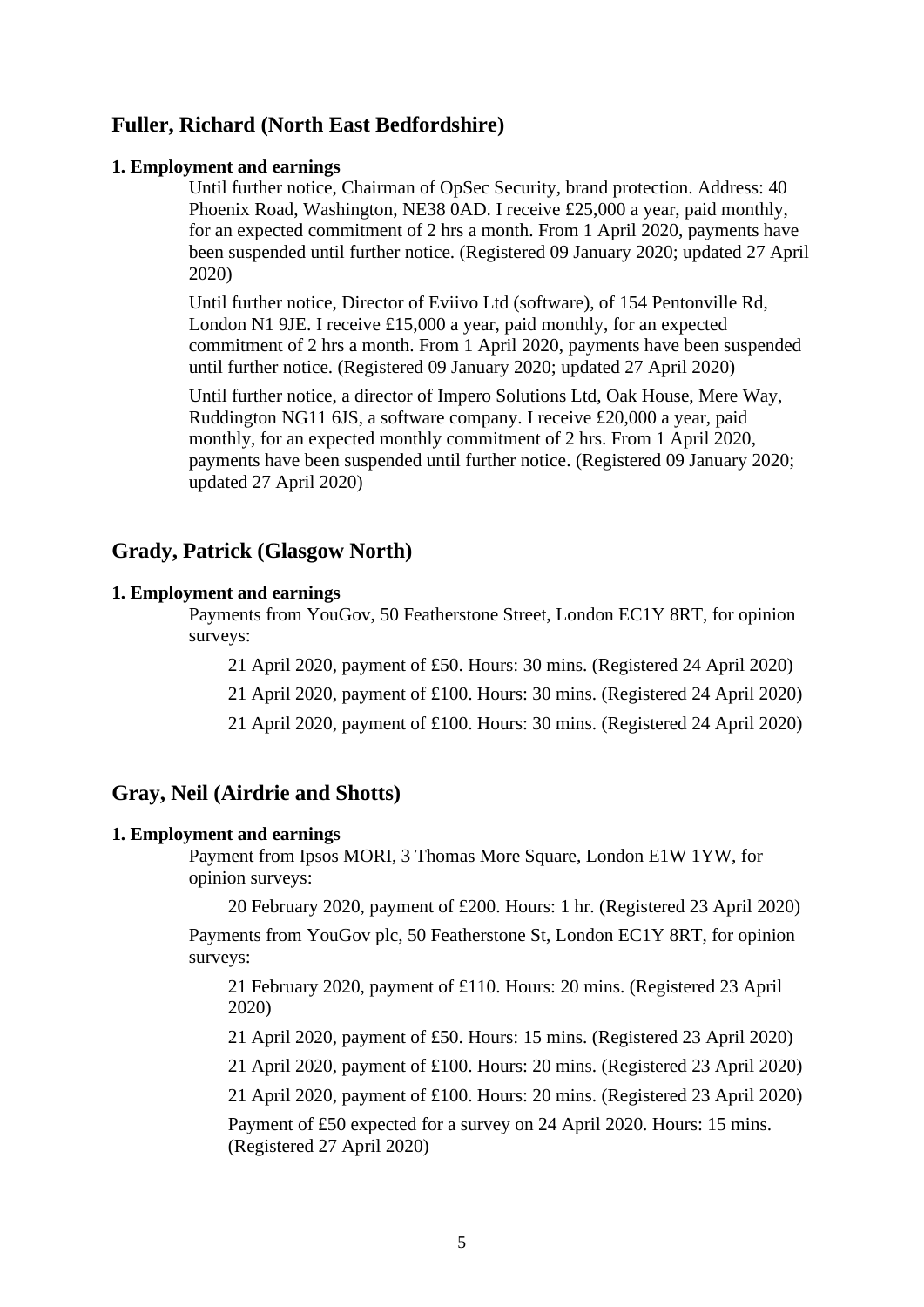### **Hendry, Drew (Inverness, Nairn, Badenoch and Strathspey)**

#### **1. Employment and earnings**

8 April 2020, payment of £200 from Ipsos MORI, 3 Thomas More Street, London EW1 1YW, for a survey. Hours: 45 mins. Fee paid direct to charity. (Registered 23 April 2020)

## **Higginbotham, Antony (Burnley)**

#### **1. Employment and earnings**

Payments from RBS, 36 St Andrew Square, Edinburgh EH2 2YB, for services as Regulatory Affairs Manager:

18 March 2020, received £1,446.72 deferred payment of discretionary bonus for 2019. Hours: none since my election. (Registered 17 April 2020)

# **Jack, Mr Alister (Dumfries and Galloway)**

### **2. (a) Support linked to an MP but received by a local party organisation or indirectly via a central party organisation**

Name of donor: John Cooper Address of donor: private Amount of donation or nature and value if donation in kind: £6,000 paid to my campaign fund in monthly instalments between April 2020 and March 2021 Donor status: individual (Registered 16 April 2020)

### **Kinnock, Stephen (Aberavon)**

### **2. (b) Any other support not included in Category 2(a)**

Name of donor: Community Union Address of donor: 465c Caledonian Road, London N7 9GX Amount of donation or nature and value if donation in kind: £7,000 Date received: 16 April 2020 Date accepted: 16 April 2020 Donor status: trade union (Registered 24 April 2020)

#### **Mahmood, Mr Khalid (Birmingham, Perry Barr)**

#### **1. Employment and earnings**

From 1 April 2019 until further notice, a senior fellow at Policy Exchange (think tank), 8-10 Great George Street, Westminster, London SW1P 3AE. I receive £2,088 a month for providing advice on Tackling Terrorism, International Relations, European Affairs and Community Cohesion. Hours: 15 hrs a month. (Registered 20 April 2020)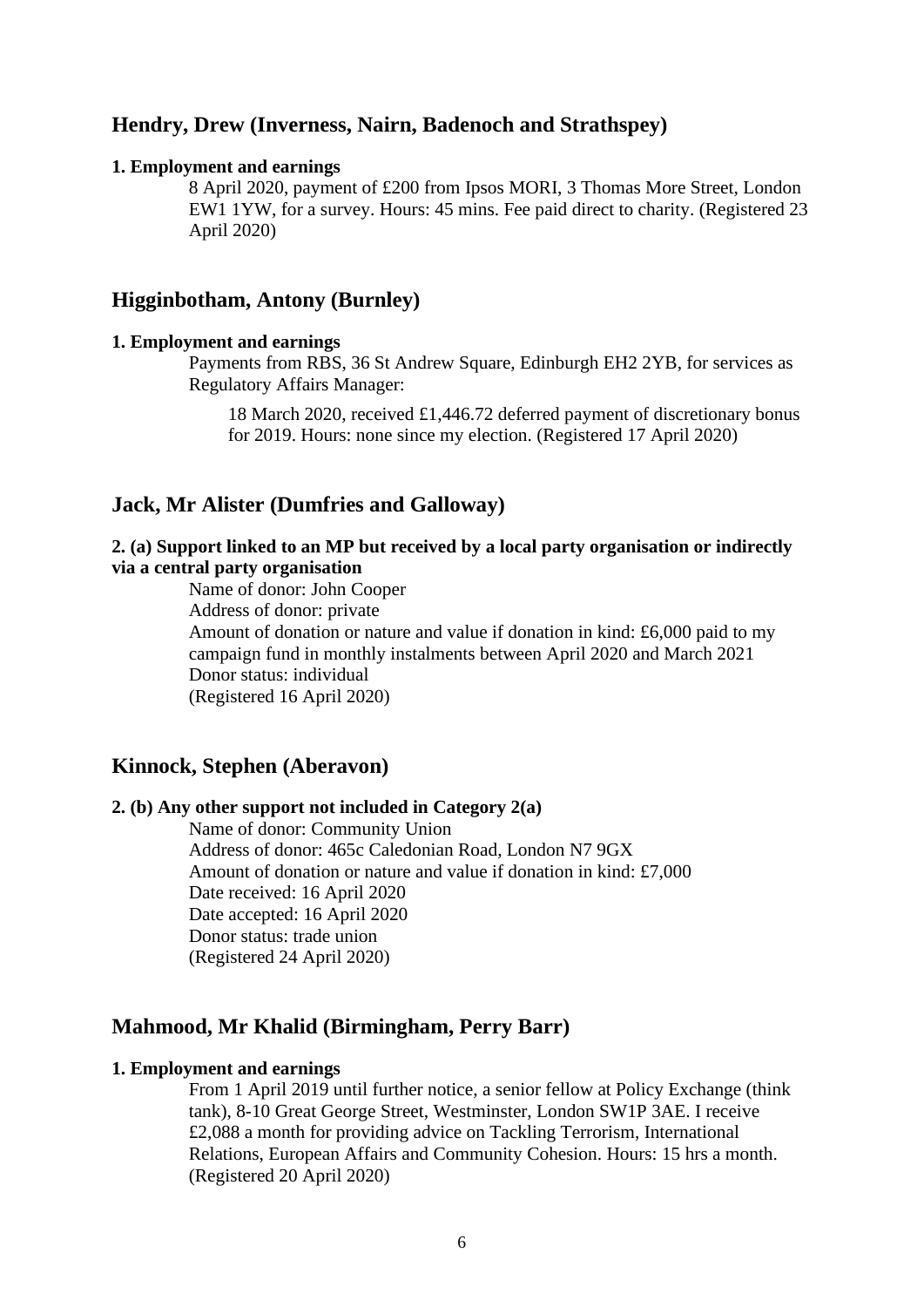# **May, Mrs Theresa (Maidenhead)**

#### **1. Employment and earnings**

From 4 December 2019, payments for speeches received via Washington Speakers Bureau, 1663 Prince Street, Alexandria, VA 22314; a speaking agency. Payments are made to the Office of Theresa May Limited and used to pay employees, maintain my ongoing involvement in public life and support my charitable work. I consulted ACoBA about these arrangements.

22 April 2020, received approx. £160,370 as advance payment from JP Morgan Chase, 60 Victoria Embankment, London EC4Y 0JP, for two speaking engagements which were cancelled. The engagements will be rescheduled. Hours: none to date. (Registered 23 April 2020)

### **Nicolson, John (Ochil and South Perthshire)**

#### **1. Employment and earnings**

Payments from News UK, 1 London Bridge Street, London SE1 9GF, for hosting a radio show:

14 April 2020, received £5,300. Hours: 26.5 hrs. (Registered 15 April 2020)

# **Onwurah, Chi (Newcastle upon Tyne Central)**

#### **1. Employment and earnings**

Payments from Ipsos MORI, 3 Thomas More Square, London E1W 1YW, for surveys:

20 February 2020, payment of £200. Hours: 1 hr. (Registered 15 April 2020)

### **Paisley, Ian (North Antrim)**

### **4. Visits outside the UK**

Name of donor: Family and Life Address of donor: Wellington Business Park Centre, 3 Wellington Park, Malone Road, Belfast BT9 6DJ Estimate of the probable value (or amount of any donation): flights costing £550; accommodation costing £600; total value £1,150 Destination of visit: Washington DC Dates of visit: 9-13 March 2020 Purpose of visit: to meet with representatives of the House of Representatives and other organisations to share expertise on issues concerning unborn human life. (Registered 15 April 2020)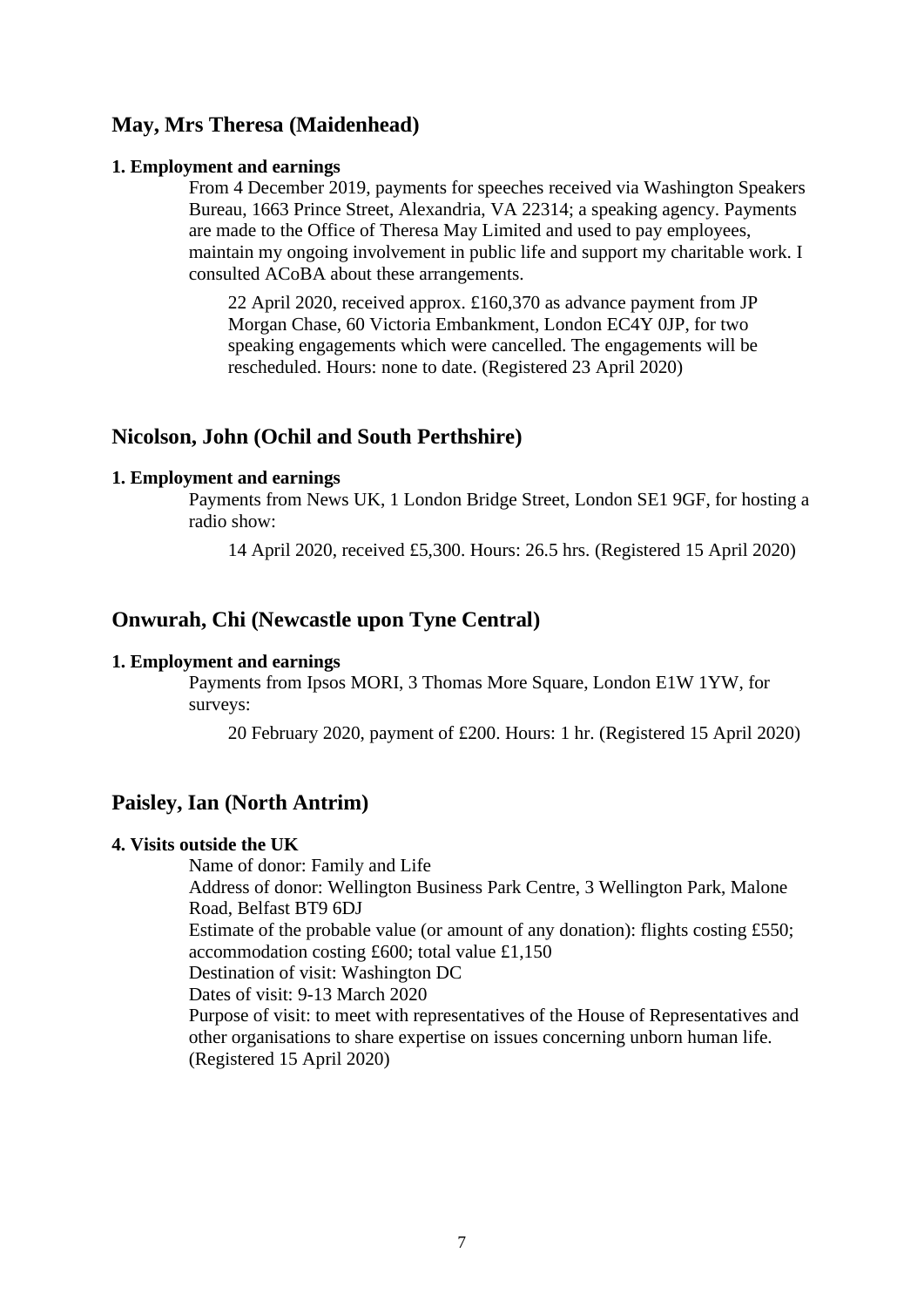### **Pawsey, Mark (Rugby)**

#### **1. Employment and earnings**

From 1 April 2020, Chairman of the Foodservice Packaging Association, B7 Elmbridge Court, Cheltenham Road East, Gloucester GL3 1JZ. I receive a director's fee of £2,500 per calendar month. Hours: up to 32 hrs per month. (Registered 03 April 2020)

### **Prentis, Victoria (Banbury)**

#### **3. Gifts, benefits and hospitality from UK sources**

Name of donor: The Jockey Club Address of donor: 75 High Holborn, London WC1V 6LS Amount of donation or nature and value if donation in kind: Two tickets and hospitality for the Cheltenham Festival at Cheltenham Racecourse, with a total value of £400 (£200 per person) Date received: 13 March 2020 Date accepted: 13 March 2020 Donor status: company, registration 02909409 (Registered 16 April 2020)

### **Rayner, Angela (Ashton-under-Lyne)**

#### **2. (b) Any other support not included in Category 2(a)**

Name of donor: Waheed Alli Address of donor: private Amount of donation or nature and value if donation in kind: £50,000 received via Angela Rayner Ltd for my campaign for Deputy Leader of the Labour Party Date received: 21 January 2020 Date accepted: 21 January 2020 Donor status: individual (Registered 18 February 2020; updated 15 April 2020)

Name of donor: GMB

Address of donor: Mary Turner House, 22 Stephenson Way, London NW1 2HD Amount of donation or nature and value if donation in kind: £25,000 received via Angela Rayner Ltd for my campaign for Deputy Leader of the Labour Party Date received: 30 January 2020 Date accepted: 30 January 2020 Donor status: trade union (Registered 26 February 2020; updated 15 April 2020)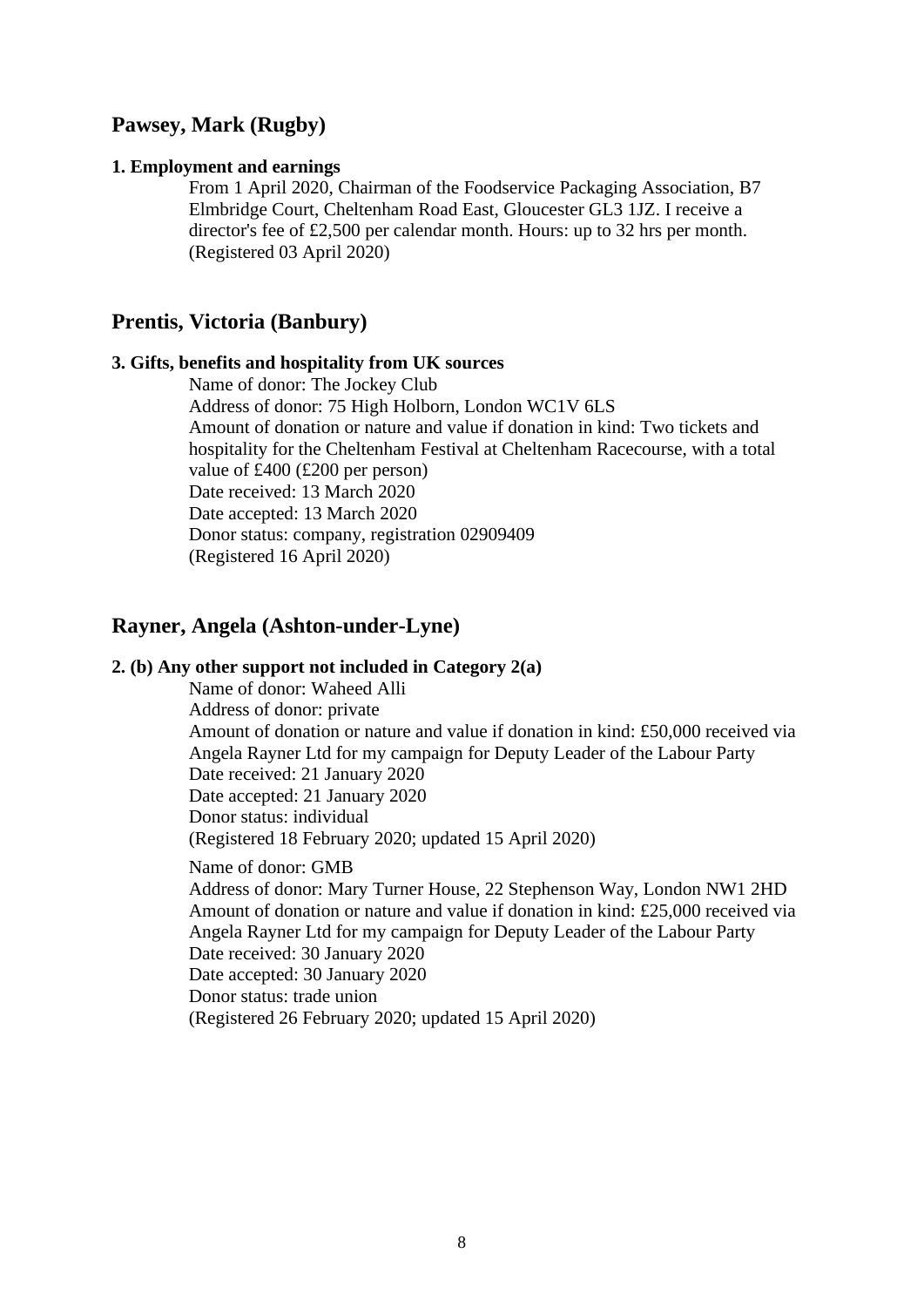Name of donor: Rajesh Agrawal Address of donor: private Amount of donation or nature and value if donation in kind: £10,000 received via Angela Rayner Ltd for my campaign for Deputy Leader of the Labour Party Date received: 31 January 2020 Date accepted: 31 January 2020 Donor status: individual (Registered 26 February 2020; updated 15 April 2020) Name of donor: USDAW Address of donor: USDAW Central Office, 188 Wilmslow Road, Manchester M14 6LJ Amount of donation or nature and value if donation in kind: £10,000 received via Angela Rayner Ltd for my campaign for Deputy Leader of the Labour Party Date received: 4 February 2020 Date accepted: 4 February 2020 Donor status: trade union (Registered 26 February 2020; updated 15 April 2020) Name of donor: Mohammed Imran Address of donor: private Amount of donation, or nature and value if donation in kind: £2,000 received via Angela Rayner Ltd for my campaign for Deputy Leader of the Labour Party Date received: 25 February 2020 Data accepted: 25 February 2020 Donor status: individual (Registered 06 March 2020; updated 15 April 2020) Name of donor: CWU Address of donor: 150 The Broadway, London SW19 1RX Amount of donation, or nature and value if donation in kind: £25,000 received via Angela Rayner Ltd for my campaign for Deputy Leader of the Labour Party Date received: 11 February 2020 Data accepted: 11 February 2020 Donor status: trade union (Registered 06 March 2020; updated 15 April 2020) Name of donor: Simeon Honore Address of donor: private Amount of donation or nature and value if donation in kind: £1,000 received via Angela Rayner Ltd for my campaign for Deputy Leader of the Labour Party Date received: 26 January 2020 Date accepted: 26 January 2020 Donor status: individual (Registered 31 March 2020; updated 15 April 2020)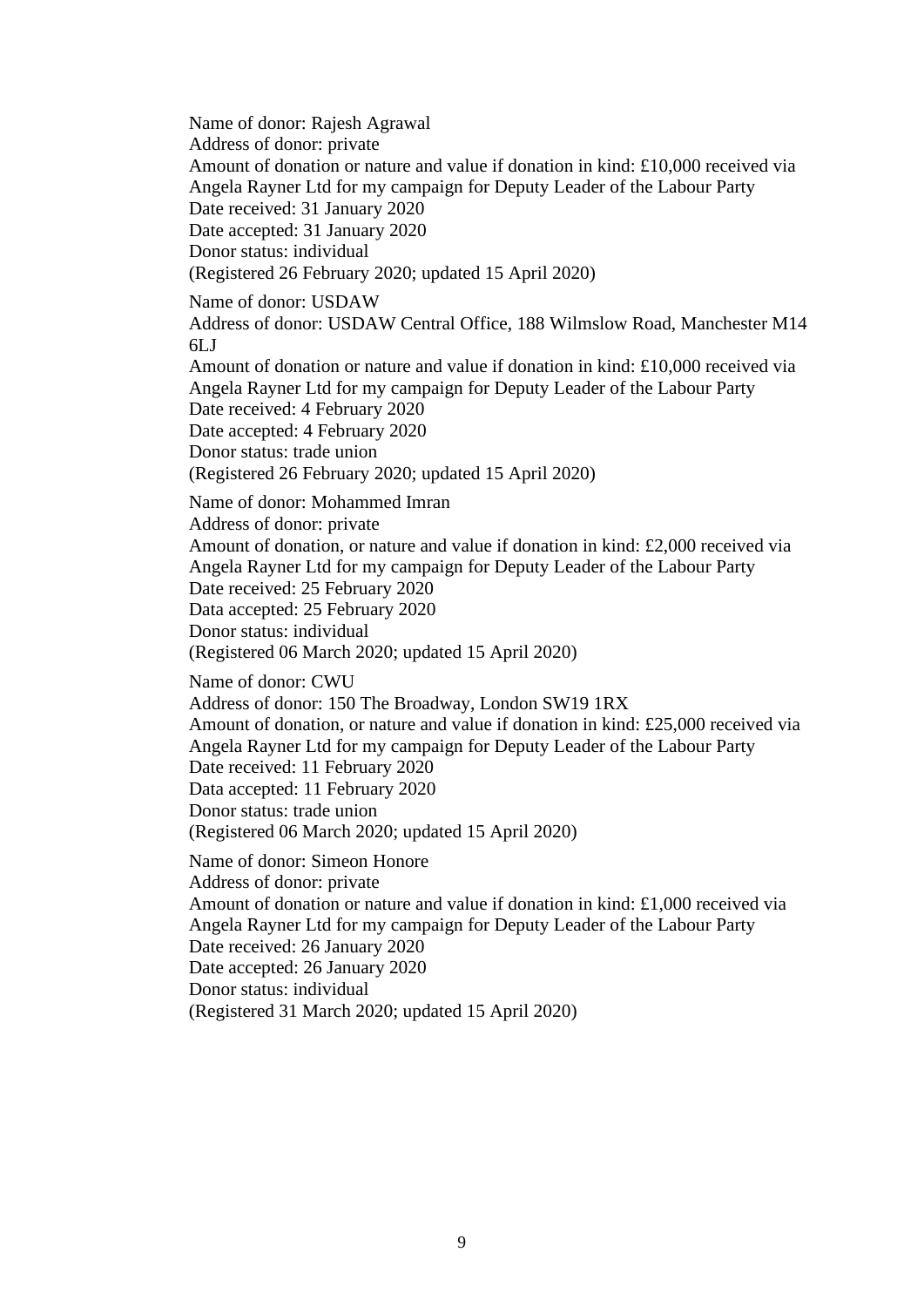Name of donor: Trevor Chinn Address of donor: private Amount of donation or nature and value if donation in kind: £25,000 received via Angela Rayner Ltd for my campaign for Deputy Leader of the Labour Party Date received: 4 March 2020 Date accepted: 4 March 2020 Donor status: individual (Registered 31 March 2020; updated 15 April 2020) Name of donor: Intro Developments Ltd Address of donor: Universal Square, Building 2, 3rd Floor, Devonshire Street North, Manchester M12 6JH Amount of donation or nature and value if donation in kind: £10,000 received via Angela Rayner Ltd for my campaign for Deputy Leader of the Labour Party Date received: 5 March 2020 Date accepted: 5 March 2020 Donor status: company, registration 09527278 (Registered 31 March 2020; updated 15 April 2020) Name of donor: Martin Taylor Address of donor: private Amount of donation or nature and value if donation in kind: £25,000 received via Angela Rayner Ltd for my campaign for Deputy Leader of the Labour Party Date received: 5 March 2020 Date accepted: 5 March 2020 Donor status: individual (Registered 31 March 2020; updated 15 April 2020) Name of donor: Simeon Honore Address of donor: private Amount of donation or nature and value if donation in kind: £2,500 received via Angela Rayner Ltd for my campaign for Deputy Leader of the Labour Party

Date received: 12 March 2020 Date accepted: 12 March 2020 Donor status: individual (Registered 31 March 2020; updated 15 April 2020)

#### **8. Miscellaneous**

From 3 January 2020, sole member of Angela Rayner Ltd; a company limited by guarantee, which ran my campaign for Deputy Leadership of the Labour Party. (Registered 15 April 2020)

# **Redwood, John (Wokingham)**

### **1. Employment and earnings**

26 March 2020, received £117.06 from the Authors' Licensing and Collecting Society, 86 Fetter Lane, London EC4 1EN, for royalties on past books. Hours: no additional hours. (Registered 27 March 2020; updated 15 April 2020)